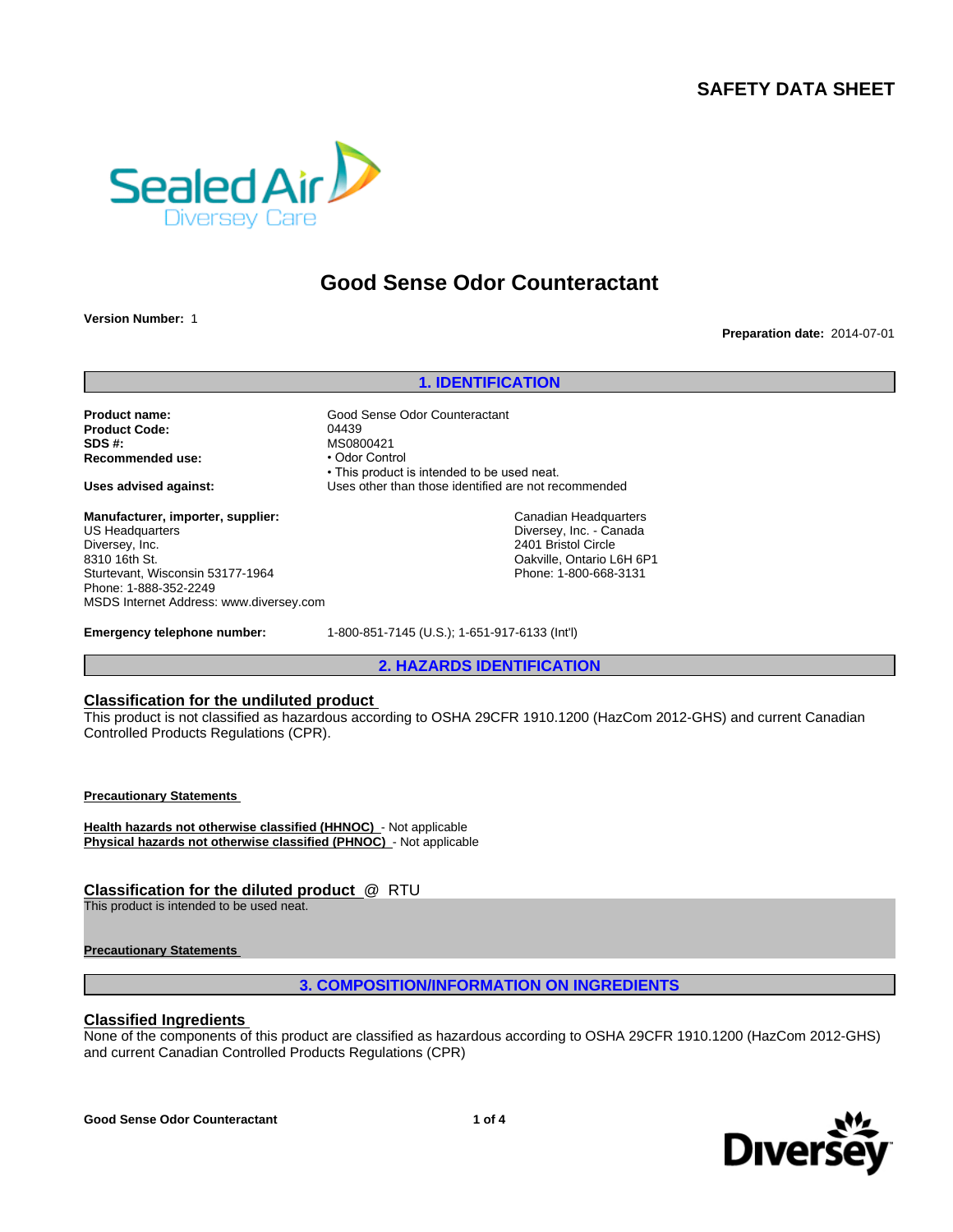## **4. FIRST AID MEASURES**

## **Undiluted Product:**

**Eyes:** Rinse with plenty of water. If irritation occurs and persists, get medical attention. **Skin:** Rinse with plenty of water. If irritation occurs and persists, get medical attention. **Inhalation:** No specific first aid measures are required. **Ingestion:** Rinse mouth with water.

**Most Important Symptoms/Effects:** No information available. **Immediate medical attention and special treatment needed** Not applicable. **Aggravated Medical Conditions:** None known.

#### **Diluted Product:**

This product is intended to be used neat.

**Eyes:** See undiluted product information above. **Skin:** See undiluted product information above. **Inhalation:** See undiluted product information above. **Ingestion:** See undiluted product information above.

# **5. FIRE-FIGHTING MEASURES**

**Specific methods:** No special methods required<br> **Suitable extinguishing media:** The product is not flammable **Specific hazards:** Not applicable.

The product is not flammable. Extinguish fire using agent suitable for surrounding fire.

**Special protective equipment for firefighters:** As in any fire, wear self-contained breathing apparatus pressure-demand, MSHA/NIOSH (approved or equivalent) and full protective gear.

**Extinguishing media which must not be used for safety reasons:** No information available.

# **6. ACCIDENTAL RELEASE MEASURES**

**Personal precautions:** Not applicable. **Environmental precautions and clean-up methods:**

Clean-up methods - large spillage. Absorb spill with inert material (e.g. dry sand or earth), then place in a chemical waste container. Use a water rinse for final clean-up.

#### **7. HANDLING AND STORAGE**

**Handling:** Handle in accordance with good industrial hygiene and safety practice. FOR COMMERCIAL AND INDUSTRIAL USE ONLY. **Storage:**

Protect from freezing. Keep tightly closed in a dry, cool and well-ventilated place. KEEP OUT OF REACH OF CHILDREN. **Aerosol Level (if applicable) :** Not applicable

# **8. EXPOSURE CONTROLS / PERSONAL PROTECTION**

**Exposure Guidelines:** This product, as supplied, does not contain any hazardous materials with occupational exposure limits established by the region specific regulatory bodies.

**Undiluted Product:** 

**Engineering measures to reduce exposure:** No special ventilation requirements

| <b>Personal Protective Equipment</b> |                                                                        |
|--------------------------------------|------------------------------------------------------------------------|
| Eye protection:                      | No special requirements under normal use conditions.                   |
| Hand protection:                     | No special requirements under normal use conditions.                   |
| Skin and body protection:            | No special requirements under normal use conditions.                   |
| <b>Respiratory protection:</b>       | No special requirements under normal use conditions.                   |
| <b>Hygiene measures:</b>             | Handle in accordance with good industrial hygiene and safety practice. |

**Diluted Product:** 

This product is intended to be used neat.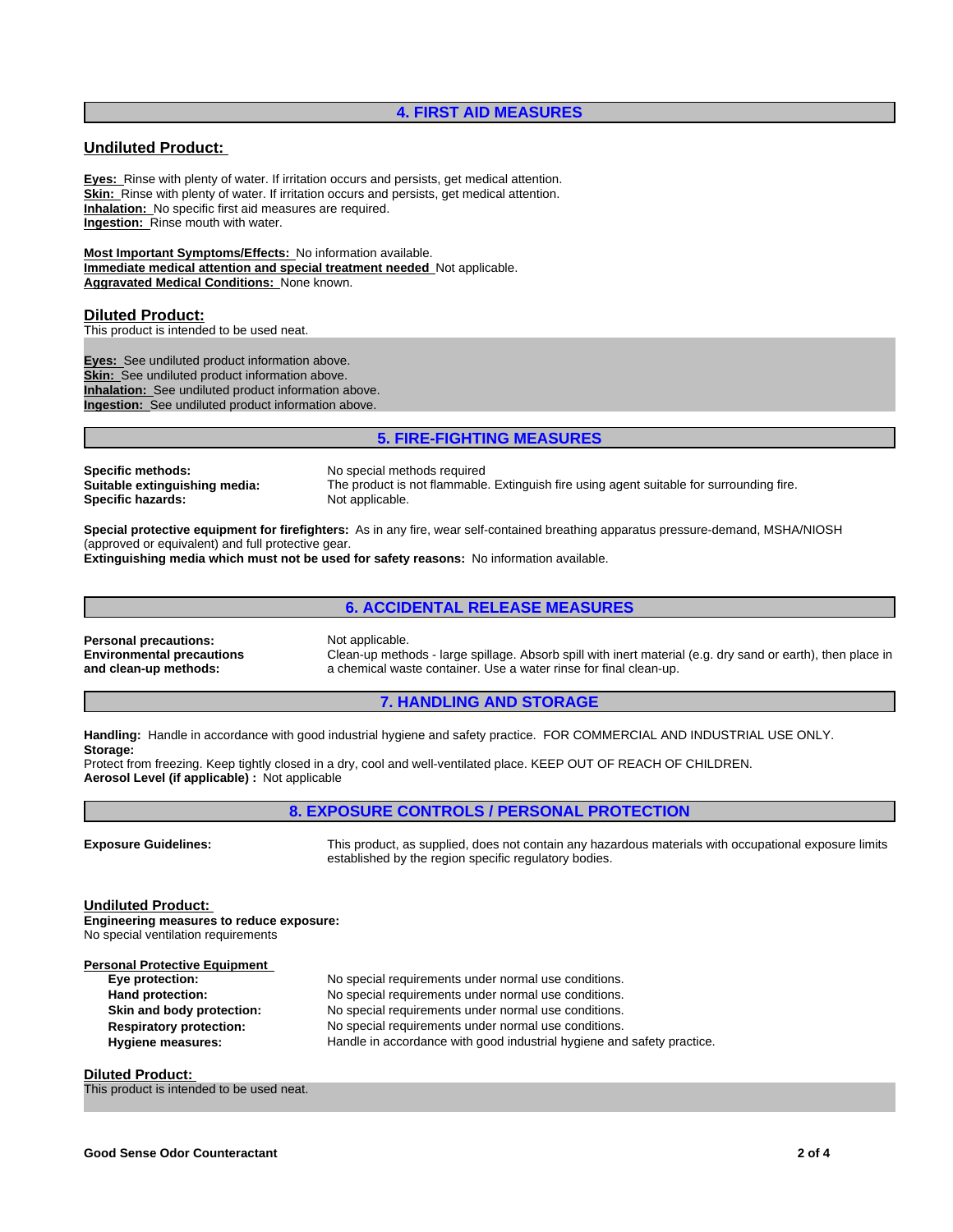**Personal Protective Equipment** 

**Eye protection:** No special requirements under normal use conditions.<br> **Hand protection:** No special requirements under normal use conditions. **Hand protection:** No special requirements under normal use conditions. **Skin and body protection:** No special requirements under normal use conditions.<br> **Respiratory protection:** No special requirements under normal use conditions. **Respiratory protection:** No special requirements under normal use conditions. **Hygiene measures:** Handle in accordance with good industrial hygiene and safety practice.

**9. PHYSICAL AND CHEMICAL PROPERTIES:**

| <b>Physical State: Liquid</b>                                            | <b>Color:</b> Clear. Colorless                                    |
|--------------------------------------------------------------------------|-------------------------------------------------------------------|
| <b>Evaporation Rate:</b> No information available                        | <b>Odor: Apple</b>                                                |
| <b>Odor threshold:</b> No information available.                         | <b>Boiling point/range: Not determined</b>                        |
| <b>Melting point/range: Not determined</b>                               | Decomposition temperature: Not determined                         |
| Autoignition temperature: No information available                       | <b>Solubility: Completely Soluble</b>                             |
| <b>Solubility in other solvents:</b> No information available            | Relative Density (relative to water): 0.999                       |
| Density: 8.33 lbs/gal 0.999 Kg/L                                         | Vapor density: No information available                           |
| Bulk density: No information available                                   | Vapor pressure: No information available.                         |
| <b>Flash point:</b> $> 200 \, \text{°F} > 93.3 \, \text{°C}$             | Partition coefficient (n-octanol/water): No information available |
| Dilution Flash Point: $> 200$ °F $> 93.3$ °C                             | Viscosity: No information available                               |
| <b>Elemental Phosphorus: 0.00 % by wt.</b>                               | <b>VOC:</b> 0 % $*$                                               |
| pH: 6.5                                                                  | VOC % by wt. at use dilution $0\%$ *                              |
| Dilution pH: 6.5 @ RTU                                                   | <b>Flammability (Solid or Gas): Not applicable</b>                |
| <b>Metal Corrosion</b> Not determined                                    |                                                                   |
| <b>Explosion limits: - upper:</b> Not determined - lower: Not determined |                                                                   |

\* - Title 17, California Code of Regulations, Division 3, Chapter 1, Subchapter 8.5, Article 2, Consumer Products, Sections 94508

## **10. STABILITY AND REACTIVITY**

**Reactivity:** Not Applicable<br> **Stability:** The product is **Hazardous decomposition products:** None reason<br>**Materials to avoid:** None known. **Materials to avoid:**<br>Conditions to avoid:

The product is stable<br>None reasonably foreseeable. **Conditions to avoid:** No information available.

**11. TOXICOLOGICAL INFORMATION**

**Information on likely routes of exposure:** 

Eye contact, Skin contact, Inhalation, Ingestion

**Delayed, immediate, or chronic effects and symptoms from short and long-term exposure** 

**Skin contact:** Unlikely to be irritant in normal use. **Eye contact:** Unlikely to be irritant in normal use. **Ingestion:** No information available. **Inhalation:** No information available. **Sensitization:** No known effects.

**Numerical measures of toxicity** 

**12. ECOLOGICAL INFORMATION**

**Ecotoxicity:** No information available.

Persistence and Degradability: No information available.

**Bioaccumulation:** No information available.

# **13. DISPOSAL CONSIDERATIONS**

**Waste from residues / unused products:** This product, as sold, if discarded or disposed, is not a hazardous waste according to Federal regulations (40 CFR 261.4 (b)(4)). Dispose in compliance with all Federal, state, provincial, and local laws and regulations.